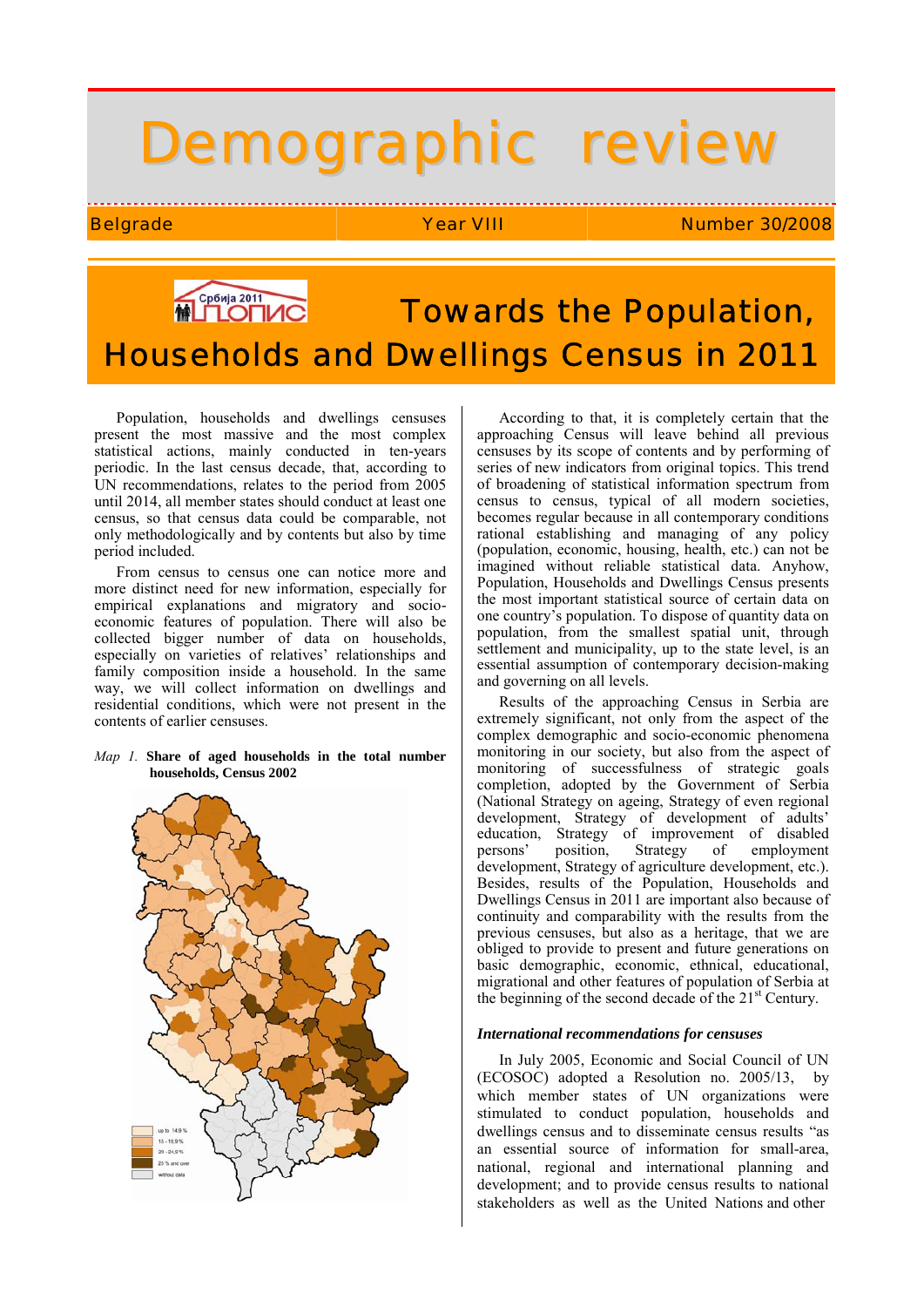appropriate intergovernmental organizations to assist in studies on population, environment, and socio-economic development issues and programmes".<sup>1</sup>

Upon request of the Conference of European Statisticians (CES), recommendations for ECE states have been developed by European Commission of UN for Europe (UNECE), in cooperation with Eurostat. First recommendations for population censuses were adopted in 1959, for censuses around 1960, and then for censuses around 1970, 1980, 1990 and 2000. Accordingly, by recommendations for censuses around 2010, the  $50<sup>th</sup>$  anniversary of the first recommendations creating has been marked out.

<sup>1</sup> Recommendations for the 2010 Censuses of Population and Housing.

The process of making CES recommendations ran parallel with the process of revision of Principles and recommendations for population and households censuses (so called world's recommendations).

Basic goals of recommendations for population, households and dwellings censuses are:

- 1. to provide methodological instruction and support to states in planning and conduction of censuses;
- 2. to facilitate and improve data comparability on regional and international level through selection of core topics group and definitions and classifications harmonization.

| <b>Recommendations for the states of ECE</b><br>region (CES)        | "World's recommendations"                                                                                                               |
|---------------------------------------------------------------------|-----------------------------------------------------------------------------------------------------------------------------------------|
| Reflect reality and specific needs of states<br>from the ECE region | They are more detailed in the following fields:<br>- organization of census;<br>- managing census activities;<br>- tabulation programme |

*Тable 1. Recommendations for censuses: two parallel processes* 

States are stimulated to use these two sets of recommendations, that, in fact, are harmonized and complete, while the ''world's recommendations'' are wider respecting selection of thematic fields, and CES recommendations are more specific in use of some definitions and classifications.

#### *Census advantages and ways of its conducting*

Advantages, respectively specific characteristics of census in relation to other statistical methods of individual data collection on population, households and dwellings (sample, register, etc.) reflect in the following:

- 1. individual enumeration the term census indicates that each census unit (person, household and dwelling) is being separately enumerated;
- 2. simultaneousness each census unit is enumerated in relation to in advance established unique time period (critical moment, census night ...);
- 3. universality census is being conducted uniformly on precisely defined territory;
- 4. data for the lowest territorial units by census, data on number and basic features of census units for the smallest territorial units in the scope of a state are being collected, according to legal regulations on citizens' personal data protection;
- 5. defined periodicity censuses are being conducted in regular time intervals in order to maintain data comparability. Time series which are obtained from census provide the past, the presence to be investigated, but they also present the basis for making of estimates and projections.

By all means, the fact that census results are the most reliable basis for selection of very wide range of samples should be added to this.

We can generally speak about two ways of census conduction:

- 1. *traditional form*: complete coverage of census units, regardless if questionnaires are being submitted to inhabitants by mail (USA), or if questionnaires are being filled in by enumerator in the field (Serbia, Spain, Greece, Italy, Portugal) or they are being delivered by enumerators, and population fill in them and return them by mail to the census organizer (Slovenia);
- 2. *mixed form*: enumeration is based on population register, and socio-demographic features are being collected from other administrative resources (Holland, Sweden, etc.).

Traditional census form sometimes leads to the mixed form, in situations when states conduct traditional census, but they update data, during the time, by data from the population register (Austria, Belgium, Luxemburg, Switzerland).

It is interesting to mention practice of USA and France, states that developed new approaches in data collection. From 2005, the Bureau for Census, USA, conducts survey on a sample of smaller number of addresses (American Community Survey). The survey contains around 40 questions about population and housing fund and in fact, it is a substitution for a form ''long form'' from the census, while the census will be conducted on the form with smaller number of questions (short form). With beginning from 2004, France collects in the so called "rolling" census data in the way that it conducts every year in one fifth of municipalities with less than 10.000 inhabitants a classical census, while these same data are also being collected on 8% sample of municipalities with bigger number of inhabitants.

In the graph, one can clearly notice shift from traditional approach to census towards increased use of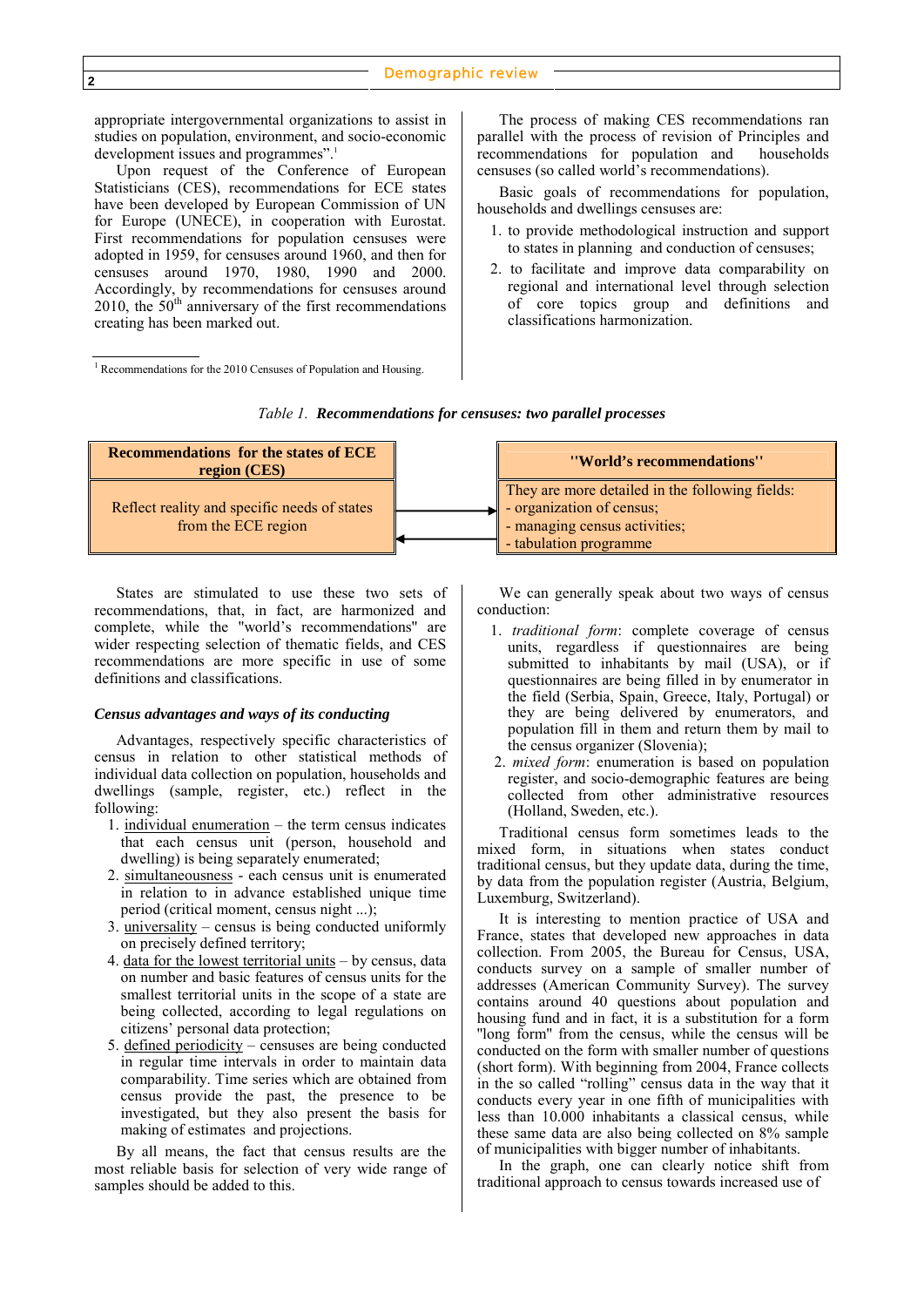administrative registers, samples and other ways of census conduction.



#### *Graph 1.* **Method of data collection – practice and plans in the scope of ESE region**

# *Contents of approaching Census in Serbia in the context of international recommendations and national needs*

In order to provide data comparability on regional and global level, in the scope of international methodological recommendations, set of topics is being given (together with definitions and classifications), which inclusion has been recommended for the approaching Population, Households and Dwellings Census. Depending on importance, the topics are classified into: core topics and non- core topics. The **core topics** are topics of vital interest, for the countries of the region, as well as on the world's level, so the recommendation is that all countries should include them into census, if they can't provide data on them in another way, in order to provide minimum of international comparability. The **non- core topics** can be included into census, depending on the needs of individual countries, but it is very hard to provide international comparability on the world's level for them, because every country decides to, in dependence of its priorities, performs selective inclusion of topics into census. Beside core and non-core topics, the contents of the census is also made of **derived topics**, on which data are not being collected directly, during enumeration itself, but they are obtained afterwards, by additional processing of data collected, most usually by combining answers on two or more questions.

# *What topics will be included into the following Census in Serbia?*

Contents of the Population, Households and Dwellings Census shall be, due to more and more diverse and complicated requests from many users, extremely complex, comprehensive and in the greatest extent harmonized with international recommendations. Degree of the contents' harmonization of the approaching Pilot Census 2009 in our country, recommended for the states of the ECE region,

illustrates in the best way comparative tabular review or with other words "list of topics" in continuation of this text (page 4).

## **Importance of the Pilot Census 2009 for successful preparation of the Population, Households and Dwellings Census 2011**

The Population, Households and Dwellings Pilot Census will be conducted in the period from  $1<sup>st</sup>$  until  $15<sup>th</sup>$  April 2009, on the representative sample of 250 enumeration districts, by which approximately 25 thousands of households will be included as well as around 70-75 thousands of persons.

The goal of the Pilot Census is to check, through stimulation of all census activities, all prepared methodological and organizational solutions in order to all possible shortcomings could be removed and also in order to train statistical and IT stuff for conduction of the Census 2011.

Also, one of the crucial goals of the Census will be identification linking of the Population, Households and Dwellings Census with the approaching Census of Agriculture (Census of Agriculture was conducted last time in 1960). Namely, if the Census of Agriculture will be conducted in a short time period after the Population Census, according to UN and FAO recommendations, it is predicted to, during the field conduction of the Population Census, identify households with agricultural funds which will be included by the complete Census of Agriculture, all with aim to, in the most rational way, use existing stuff resources, IT equipment and financial means.

#### *Graph 2.* **Population of the Republic of Serbia by sex and age, Census 2002**



*Snezana Lakcevic, Ljiljana Djordjevic* Statistical office of the Republic of Serbia